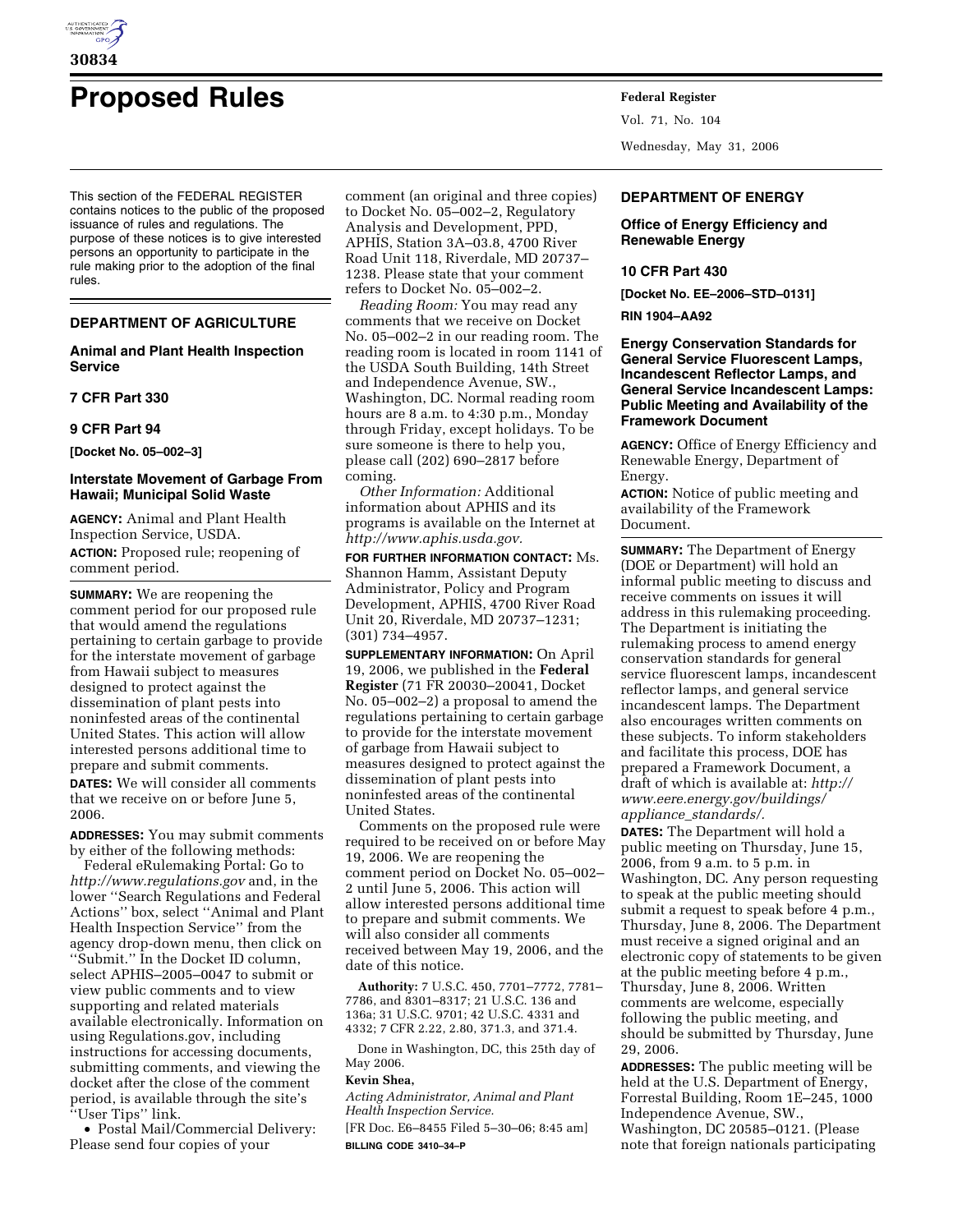in the public meeting are subject to advance security screening procedures. If a foreign national wishes to participate in the workshop, please inform DOE of this fact as soon as possible by contacting Ms. Brenda Edwards-Jones at (202) 586–2945 so that the necessary procedures can be

completed.) Stakeholders may submit comments, identified by docket number EE–2006– STD–0131 and/or RIN number 1904– AA92, by any of the following methods:

• Federal eRulemaking Portal: *http:// www.regulations.gov.* Follow the instructions for submitting comments.

• E-mail: *fluorescent*\_*and*\_ *incandescent*\_*lamps. rulemaking@ee.doe.gov.* Include EE– 2006–STD–0131 and/or RIN 1904–AA92 in the subject line of the message.

• Mail: Ms. Brenda Edwards-Jones, U.S. Department of Energy, Building Technologies Program, Mailstop EE–2J, Framework Document for Fluorescent and Incandescent Lamps, EE–2006– STD–0131 and/or RIN 1904–AA92, 1000 Independence Avenue, SW., Washington, DC 20585–0121. Please submit one signed paper original.

• Hand Delivery/Courier: Ms. Brenda Edwards-Jones, U.S. Department of Energy, Building Technologies Program, Room 1J–018, 1000 Independence Avenue, SW., Washington, DC 20585– 0121. Telephone: (202) 586–2945. Please submit one signed paper original.

*Instructions:* All submissions received must include the agency name and docket number or Regulatory Information Number (RIN) for this rulemaking.

*Docket:* For access to the docket to read background documents, a copy of the transcript of the public meeting, or comments received, go to the U.S. Department of Energy, Forrestal Building, Room 1J–018 (Resource Room of the Building Technologies Program), 1000 Independence Avenue, SW., Washington, DC 20585–0121, (202) 586– 9127, between 9 a.m. and 4 p.m., Monday through Friday, except Federal holidays. Please call Ms. Brenda Edwards-Jones at the above telephone number for additional information regarding visiting the Resource Room.

**FOR FURTHER INFORMATION CONTACT:** 

Linda Graves, Esq., U.S. Department of Energy, Office of Energy Efficiency and Renewable Energy, Building Technologies, EE–2J, 1000 Independence Avenue, SW., Washington, DC 20585–0121, (202) 586– 1851. E-mail: *linda.graves@ee.doe.gov.*  Thomas B. DePriest, Esq., U.S. Department of Energy, Office of General Counsel, GC–72, 1000 Independence

Avenue, SW., Washington, DC 20585– 0121, (202) 586–9507. E-mail: *Thomas.DePriest@hq.doe.gov.* 

**SUPPLEMENTARY INFORMATION:** The Energy Policy and Conservation Act (EPCA or the Act) of 1975 (42 U.S.C. 6291–6309) established an energy conservation program for major household appliances. The National Energy Conservation Policy Act of 1978 (NECPA) amended EPCA to add Part C of Title III (42 U.S.C. 6311–6317), which established an energy conservation program for certain industrial equipment. Additional amendments to EPCA have given DOE the authority to regulate the energy efficiency of several products, including certain fluorescent and incandescent lamps, the products that are the focus of this rulemaking. Amendments to EPCA in the Energy Policy Act of 1992 (EPACT 1992), Public Law 102–486, established energy conservation standards for residential, commercial and industrial general service fluorescent lamps and incandescent reflector lamps, as well as requirements to conduct two cycles of rulemakings for determining whether these standards should be amended.<sup>1</sup>  $(42 \text{ U.S.C. } 6295 \text{ (i)} \text{ (1)}, (3) - \text{ (4)}) \text{ In}$ addition, EPCA provides that within twenty-four months after the Federal Trade Commission's (FTC) labeling requirements have become effective for general service fluorescent lamps and general service incandescent lamps, DOE must initiate a rulemaking to determine if the standards in effect for such lamps should be amended so that they would be applicable to additional general service fluorescent and general service incandescent lamps. (42 U.S.C. 6295(i)(5)) Furthermore, according to EPCA, DOE must publish a rule within eighteen months of initiating the rulemaking. (Id.) The FTC published its labeling requirements for covered lamps on May 13, 1994, which had an effective date of May 15, 1995. 59 FR 25176. Previously, the Department did not take action on the requirements of 42 U.S.C. 6295(i) because lamps were assigned low priority based on public comment and potential energy savings estimates in the priority setting process.2

Section 1.2 of the Framework Document provides detail on the distinction between fluorescent lamps and general service fluorescent lamps, and the differences among incandescent lamps, incandescent reflector lamps and general service incandescent lamps. The following paragraphs discuss the statutory requirements and actions that DOE is taking for each of the lamp types covered in this rulemaking.3

EPCA's standards for general service fluorescent lamps require that they meet prescribed minimum efficacy levels per given color rendering index (CRI) levels.4 In this rulemaking, DOE is conducting its first review, pursuant to 42 U.S.C. 6295(i)(3), to determine if these standards should be amended, while fulfilling the additional requirement, in 42 U.S.C. 6295(i)(5), to determine if the standards should be applicable to additional general service fluorescent lamps.

As with general service fluorescent lamps, EPCA establishes energy conservation standards for incandescent reflector lamps, requiring that certain lamps meet prescribed efficacy levels. In this rulemaking, the Department is conducting its first review, pursuant to 42 U.S.C. 6295(i)(3), to determine if the standards should be amended. The Department is also fulfilling the additional requirement in 42 U.S.C. 6295(i)(5) to determine whether the standards should cover additional general service incandescent lamps, including additional incandescent reflector lamps.

To begin the required rulemaking process, the Department prepared the Framework Document to present the issues and explain the analyses and process it anticipates using to amend the energy conservation standards for general service fluorescent lamps, incandescent reflector lamps, and general service incandescent lamps. The focus of the public meeting will be to

4The Act defines ''lamp efficacy'' as ''the lumen output of a lamp divided by its wattage, expressed in lumens per watt (LPW).'' (42 U.S.C. 6291(30)(M)) It defines ''color rendering index'' (CRI) as ''the measure of the degree of color shift objects undergo when illuminated by a light source as compared with the color of those same objects when illuminated by a reference source of comparable color temperature." (42 U.S.C. 6291(30)(J)).

<sup>1</sup>Although EPACT 1992 placed regulatory authority, standards, and definitions for fluorescent and incandescent lamps under the energy conservation program for consumer products (42 U.S.C. 6291–6309), those provisions also apply to general service fluorescent and incandescent reflector lamps distributed for commercial use. (42 U.S.C. 6291(1)).

<sup>2</sup>See Appendix B to FY 2005 Preliminary Priority-Setting Summary Report on the DOE Web page at: *http://www.eere.energy.gov/buildings/ appliance*\_*standards/priority*\_*setting.html.* 

<sup>3</sup>This rulemaking addresses ''backlog'' rulemakings for incandescent general service lamps, fluorescent lamps, and incandescent reflector lamps that are identified in the report that DOE submitted to Congress on January 31, 2006, Energy Conservation Standards Activities, pursuant to section 141 of the Energy Policy Act of 2005 (Pub. L. 109–58) and to the Conference Report (109–275) to the Fiscal Year 2006, Energy and Water Development Appropriations Act. The report is available as a PDF file on the DOE Web page at: *http://www.eere.energy.gov/buildings/ appliance*\_*standards/2006*\_*schedule*\_*setting.html.*